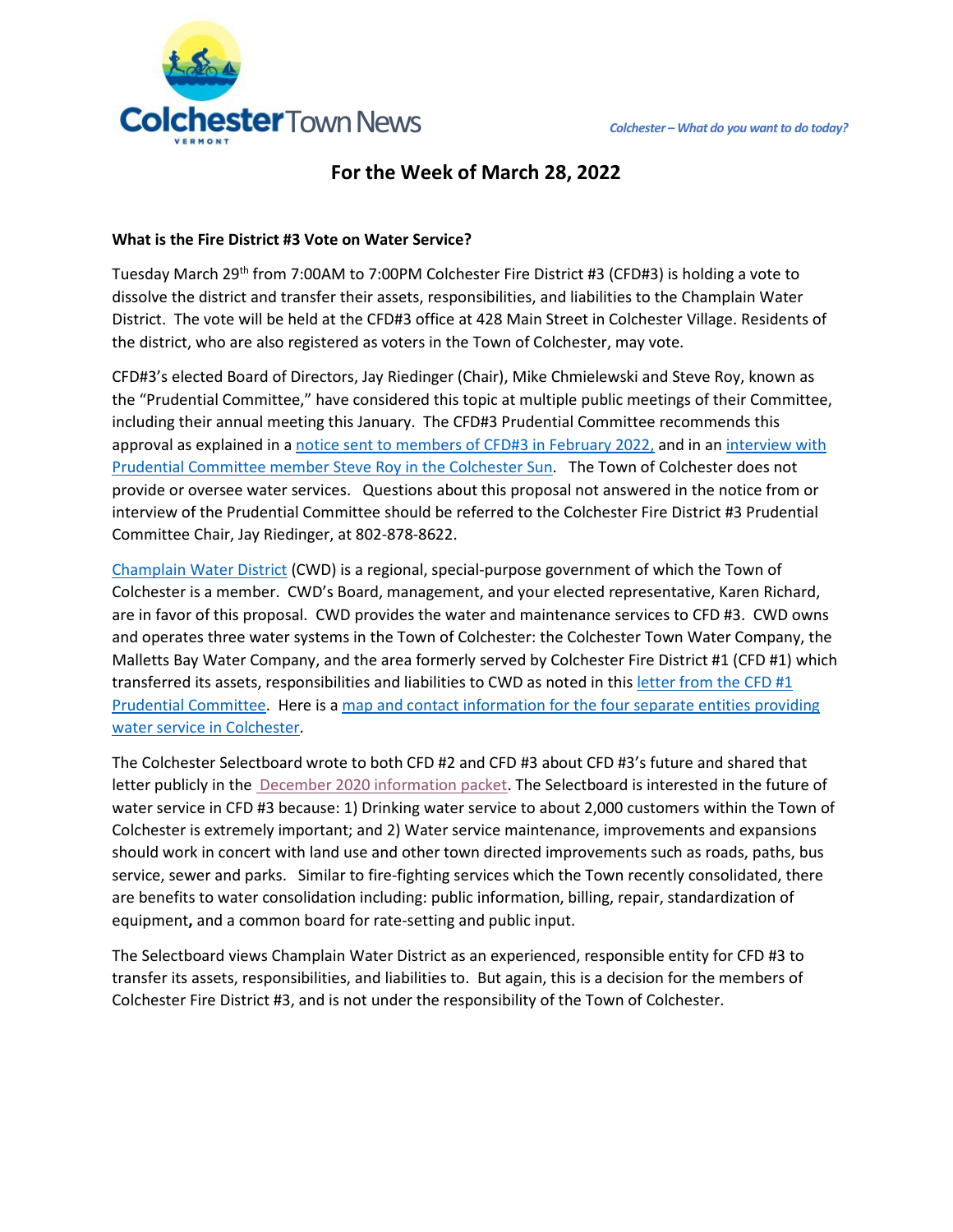

## **Town News Interviews**

Praise for our EMS Providers!

*An interview with Scott Crady, Colchester Rescue Chief by Alicia Tebeau-Sherry, Communications Coordinator, Town Manager's Office*

*After a tour of their recently re-painted and Personal Protective Equipment (PPE)-filled station and a look inside their newest ambulance, Chief Crady filled me in on what Colchester Rescue is all about, how proud he is of the rescue staff for their work through COVID-19, and the entire Colchester Rescue Team's thankfulness for the support from the Town and the Colchester community.*

## **ATS: What services does Colchester Rescue provide to the Town of Colchester?**

SC: We provide ambulance service, or strictly 911 Emergency Medical Services, and what that means is we're responding to emergency calls only—we don't provide interfacility services like

some other ambulance services may. We respond to all medical emergencies in the Town, and these calls can range from cardiac arrest to someone not feeling well.

We normally staff and operate one ambulance, so when we're out on a call and another call comes in, then mutual aid may take effect and this involves nearby cities and towns—mainly Burlington, Milton, St. Mike's, and Essex for us—helping out on calls we are unable to make it to, and we would provide the same aid in return if they needed it.



*The Colchester Rescue Station*

#### **ATS: How many calls is Colchester Rescue responding to and how often is rescue involved with mutual aid?**



SC: Well, at the end of December 2021, we responded to 1,940 ambulance calls—we were unable to go on roughly 150 calls, and we went out of Town to help at other locations close to 400 times. When we start hitting 2,200 to 2,400 calls we may need to start staffing a second ambulance, maybe not full-time, but using data we will identify the busiest times and try to staff those—believe it or not, Wednesdays have historically been one of the busier days! I'd like to stay around 2,000 calls because it appears to be the perfect amount—it keeps our EMS providers regularly responding without getting burnt out, and we don't miss many calls either.

*Rescue's newest ambulance*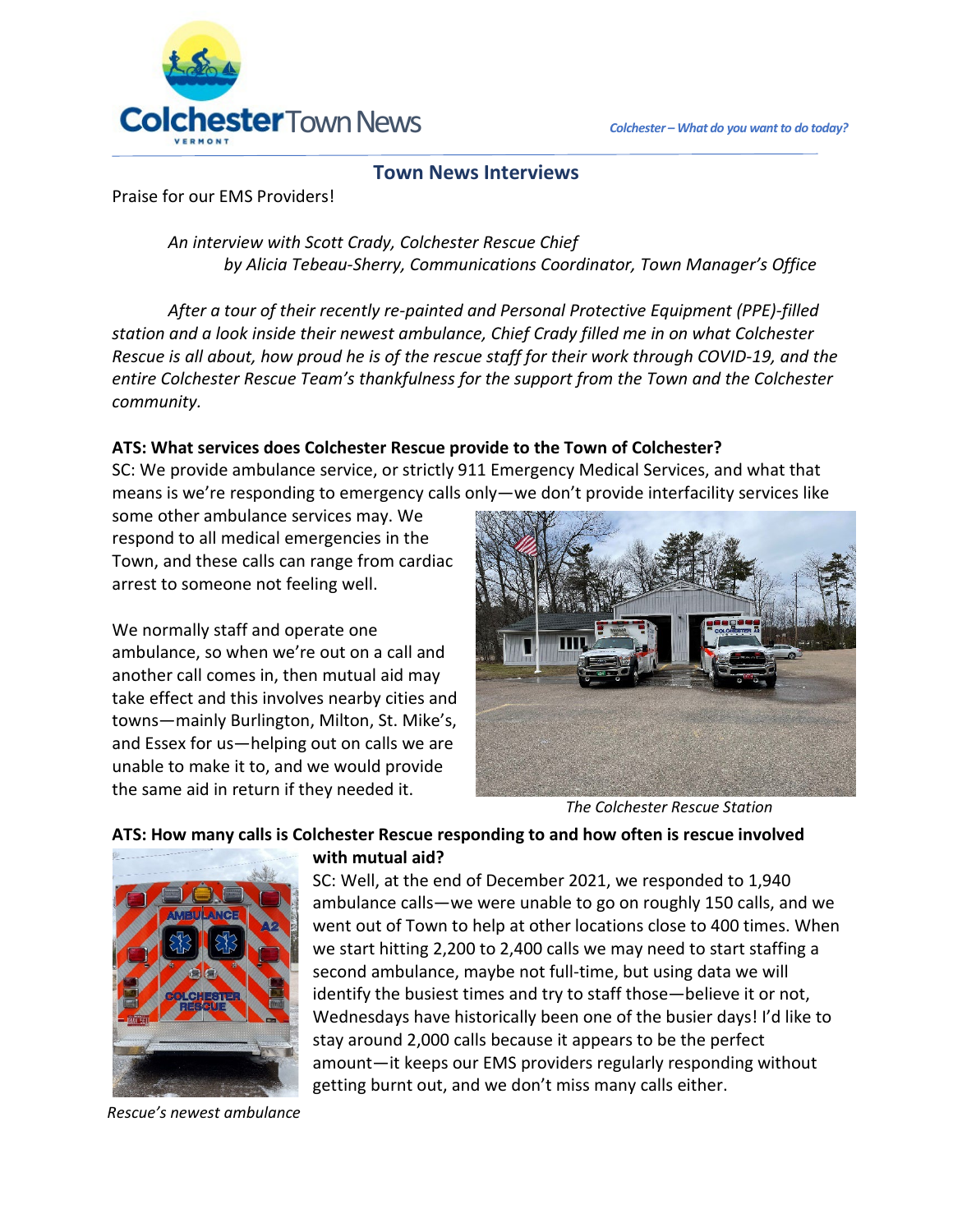

#### **ATS: What might the Town not know about Colchester Rescue and what it offers?**

SC: It's hard right now because of COVID-19, but we do offer trainings. Before COVID-19, we

were going to companies and teaching "Stop the Bleed" and providing instruction on how to use the defibrillators and trauma bags that are now in workplaces. We'd go to teach them how to use the equipment and how to be efficient with patients. Our most common training though is CPR, and anyone can call or use our website page to request a training. When the crew is here, they have to be ready to respond to calls, but sometimes we are able to do tours for schools and we can have an extra crew at special events held within the Town, like the triathlon or pond hockey. Another perk we offer is free 911 compliant, green, reflective street number signs. They can be requested online, and they are really helpful for fire, police, and EMS to be able to more easily identify addresses on calls. I would like to see more training being offered in the future. CPR and "Stop the Bleed" will continue, but we're waiting to see what other community services we can brainstorm.



*Rescue's two ambulance being cleaned outside the station*

#### **ATS: What is staffing like? Has it changed because of COVID?**

SC: We have done very well through COVID-19, and I praise the EMS providers. When COVID hit, there was a major adjustment period. I look at the pandemic as being a hazmat event, so using techniques of hazardous material operations, we provided our personnel with Personal Protective Equipment (PPE), and created different levels of PPE to learn and adjust to based on what type of patient was being served. We saw our personnel professionally and competently transform into this new level of operation.

In Spring 2020, we did change the staffing in the ambulance from four to three EMS providers.



*stretcher*

This staffing downgrade was actually by choice, and even though our people wanted to work, we couldn't let them because we needed to mitigate potential exposure, while still providing quality patient care. We chose three because this minimized the amount of people in the truck, but kept enough to get the job done well. Still, membership has stayed high—we've consistently maintained a waiting list—and we continue to receive volunteer applications. We've actually brought in new applicants recently to start hands-on training!

We've never missed a single hour of being in service during this pandemic due to COVID constraints, which a lot of places can't say, and I really credit the combined volunteer and career staff. The Town support services, which include human resources, *Rescue members preparing a*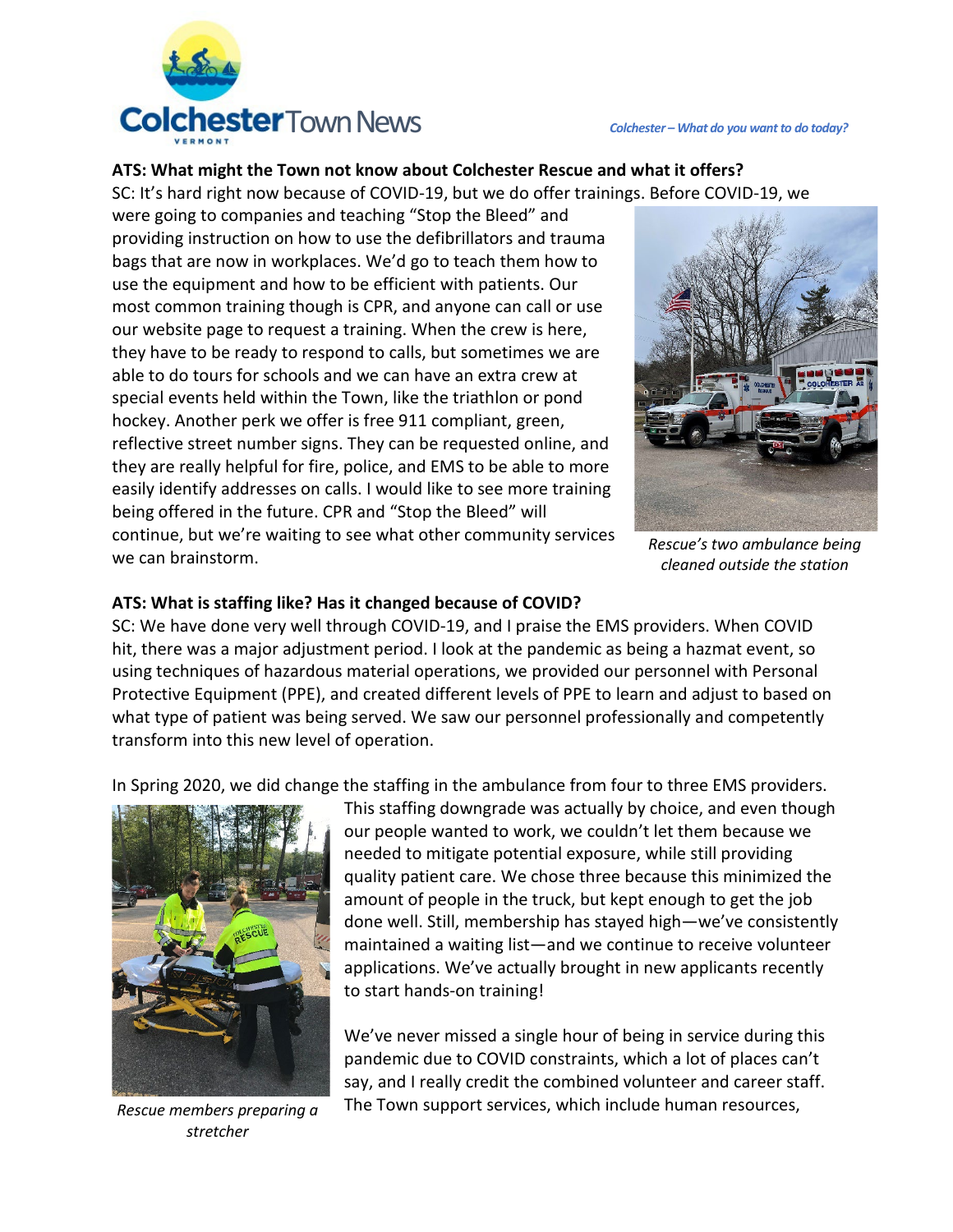

finance, treasurer, vehicle and building maintenance, information technology, and the leadership from the Selectboard has been great as well—they backed us up 100% during COVID, and gave us whatever we needed, no question, to keep our staff safe on their calls.

## **ATS: What does a typical day at Colchester Rescue look like for its staff?**

SC: So, we are mostly volunteer, but on a typical crew there are two volunteers and one career staff. Volunteers range from brand new, still going through an EMT class, to those who have been with us for 20 years, so there is a lot of experience. There are 6 full-time staff members,

the chief and assistant chief and 4 captains, and 5-7 part-time employees who support the volunteers. There has to be a minimum of 2 licensed EMS providers, EMTs, AEMTs, or Paramedics, to a maximum of 4 providers to staff an ambulance crew. A typical day for the crew is two, 12-hour shifts. The first crew that comes in checks the truck, whichever they are assigned to for that day, and makes sure it's going to run, that the outside compartments and all the equipment they need is in operating conditions, and that the inside is in great, working order. Then they are ready to run calls.



*Joint hostile-event training session with Colchester Rescue, Fire, and Police*

Other duties may include cleaning the ambulance that just came out of service, doing the laundry, cleaning the station, and completing any necessary training. Our career staff do other tasks like completing quality assurance on patient reports from the day before, stocking station and medical supplies, coordinating membership, and conducting trainings. Then, again, whenever the calls come in, they respond.

## **ATS: What are you most proud of that Colchester Rescue has done?**



*Rescue members practicing spinal motion restriction*

SC: I am so proud of our EMS providers. They never complain, and it's hard out there on the call, but they show up and do it, and they keep doing it every day. I'm so proud of them because, whether full-time, part-time or volunteer, you can see their commitment to serve the public. I'm also very proud of the department as a whole for all the CPR training they've conducted for the community and the thousands of people they've taught over the years.

## **ATS: How has Colchester Rescue overcome obstacles resulting from the COVID-19 pandemic?**

SC: The biggest obstacle was addressing the question "how do we address decontamination to keep our personnel and patients from spreading the virus?" We would put on all the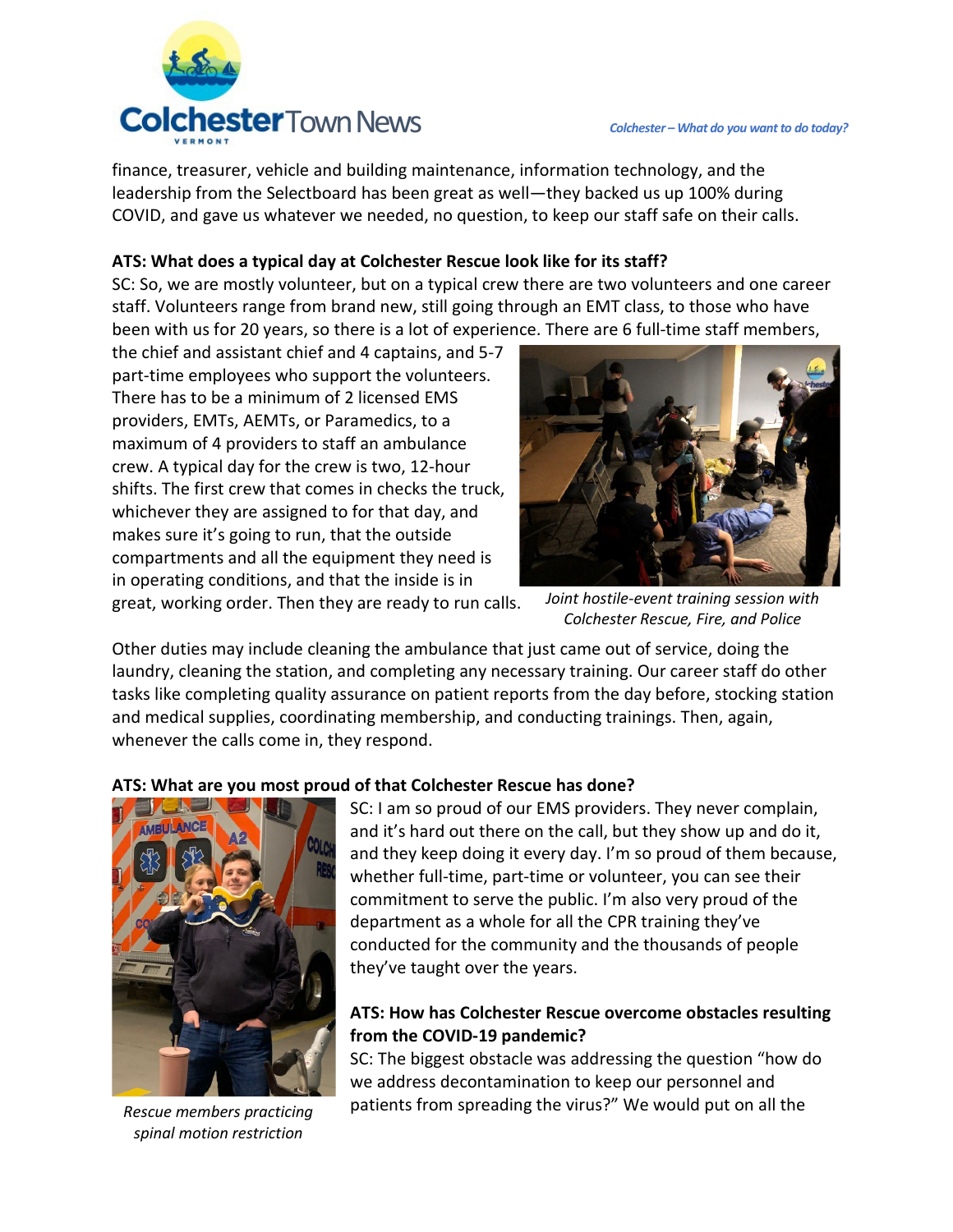

new PPE gear, work the call, and then the problem becomes, now that your gear is contaminated, how do you remove everything and not contaminate yourself. So, it was a huge obstacle figuring out how to work well in the gear, but then cleaning up afterwards too. Again, it was tough, but our staff did great with it. Before COVID, keeping the number of volunteers up was challenging too. While we have a waiting list, it's still tough, even nation-wide. We are lucky to have a core group of many experienced volunteers.



*Rescue members practicing a patient carry*

## **ATS: As we've discussed, rescue staff is volunteer-based. If someone was interested, how would they go about becoming a volunteer?**

SC: If someone is interested, they can go to the Town website, under Rescue, then Membership, and find and fill out the online application. They don't have to have certificates or training already, although during COVID, we've been accepting more of those who already have the licensing or training or those who are currently in an EMT class.

**ATS: How can the community keep up with your department?**  SC: We have a Facebook page where we post some of the events we are at, updates about the station, or information on what types of trainings we do. Our volunteer application and other resources are on the [Rescue Page of the Town website](https://colchestervt.gov/295/Rescue-Squad) as well.



*Walk, run, or bicycle the Colchester Causeway and imagine the days when a train, then known as the "Rutland Island Line" chugged along that very path on its way to Alburgh, then onward to Montreal.*

#### **Cabin Fever Reliever:**

Spring is HERE! Looking to get out and about? Something interesting, educational and *FREE*? Check out the Colchester Historical Society's Self-Guided Driving Tour. No lines, no waiting, no schedule. Get started here: [https://colchestervt.gov/3257/Driving-Tours](https://linkprotect.cudasvc.com/url?a=https%3a%2f%2fcolchestervt.gov%2f3257%2fDriving-Tours%3ffbclid%3dIwAR1x73KhXkUJbVfQy6v09wDQb_LNL7Pg7Qw6ujoulzsEMZ6Xwc_oiO9msA0&c=E,1,1_0VLtSMqvkHNprW_XYuhyP1qFB8cqB9pI8GErD-oX7m_oifYt3pfe8isi7SDGW1DYYqa8aPHqSjBpXQLx9LeFdXWnBeknR2Eo0ko7Jn0yOt&typo=1)